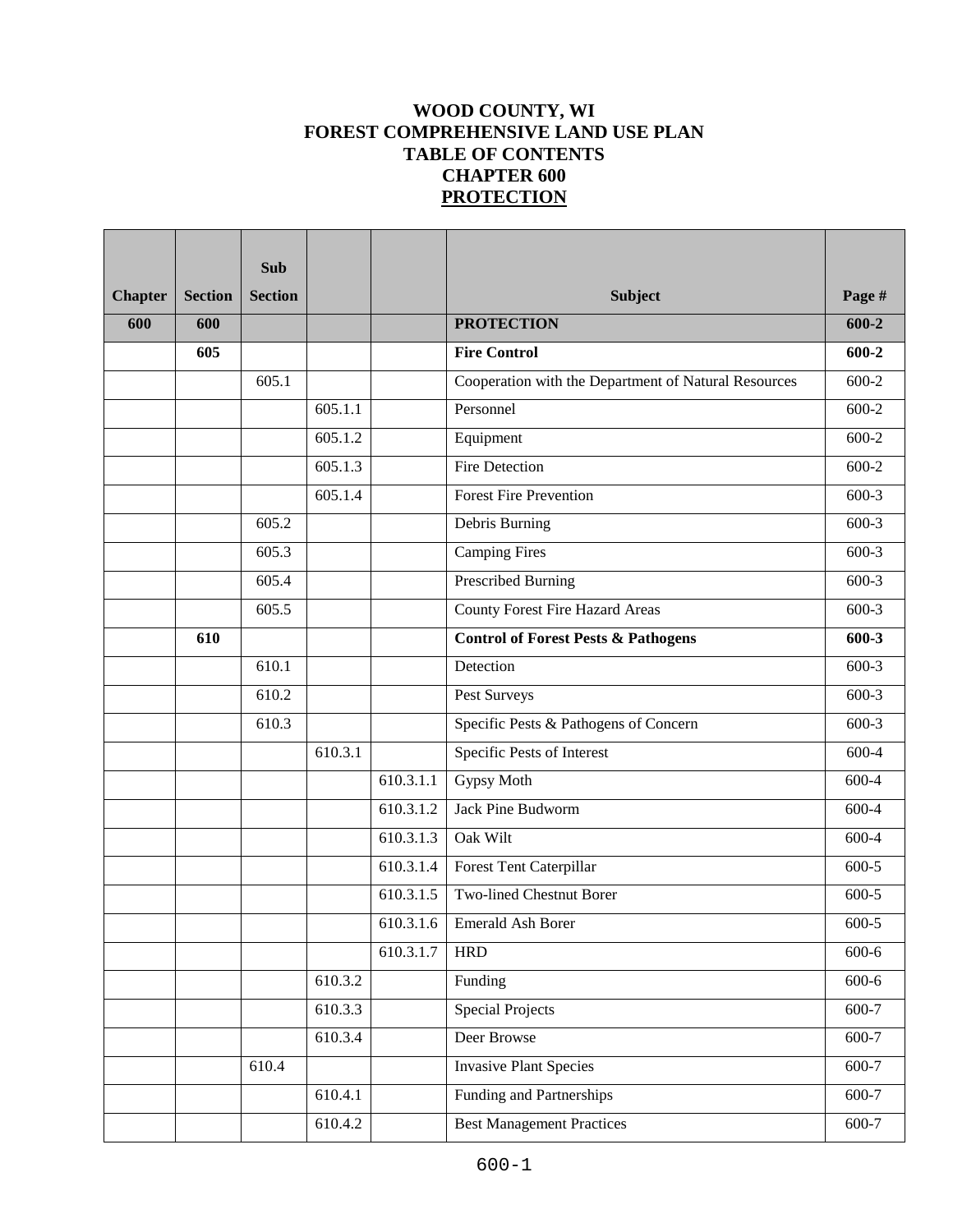|  | 610.4.3 |           | <b>Current Plant Invasives</b> | $600 - 8$ |
|--|---------|-----------|--------------------------------|-----------|
|  |         | 610.4.3.1 | Buckthorn                      | $600 - 8$ |
|  |         | 610.4.3.2 | <b>Garlic Mustard</b>          | $600 - 8$ |
|  |         | 610.4.3.3 | Honeysuckle                    | $600 - 8$ |
|  |         | 610.4.3.4 | <b>Spotted Knapweed</b>        | 600-9     |
|  |         | 610.4.3.5 | Japanese Barberry              | 600-9     |

# **600 PROTECTION**

# **OBJECTIVE**

To protect and manage the resources of the forest from preventable losses resulting from fire, insects, diseases and other destructive elements including those caused by people. Protective methods shall include proper silvicultural methods. The DNR provides statewide technical guidance that will be used to inform local decisions. This guidance will be referenced to make decisions at the county level.

# **605 FIRE CONTROL**

Damage to the forest caused by uncontrolled fire can create an important challenge in the management of the forest. Loss of resource values caused by fire will be minimized through organized prevention, detection and suppression methods. Maintaining a healthy forest is key to fire management. The DNR is responsible for all matters relating to the prevention, detection and suppression of forest fires outside the limits of incorporated villages and cities, as stated in s.26.11(1), Wis. Stats. The DNR works cooperatively with local fire departments in all fire control efforts. Wood County Forest is part of the Intensive Forest Fire protection area. The Fire Management Handbook No. 4325.1 and the Area Operations Plan shall serve as the guidelines for fire control activities.

#### **605.1 Cooperation with the Department of Natural Resources**

Pursuant to s. 26.11(4) and s. 28.11(4) (f), Wis. Stats., and section 500.01 of the Wood County Forestry Ordinance, the county may cooperate with the DNR in the interest of fire prevention, detection and suppression on the County Forest. This is accomplished through agreements authorizing the DNR to use County Forest land or to utilize county personnel and equipment for fire protection activities.

#### **605.1.1 Personnel**

County Forest personnel, upon request from the DNR, shall be made available for forest fire control efforts within the county in accordance with an established memorandum of understanding (MOU). The DNR is responsible for training and directing the activities of county personnel in accordance with the rules identified in the Fire Management Handbook, No. 4325.1.

#### **605.1.2 Equipment**

County Forest equipment, upon request and as identified in the MOU, shall be available for forest fire control suppression. During periods of high fire hazard, all County Forest vehicles and/or crews should be equipped with one or more backpack cans, axes or shovels, appropriate personal protective equipment, mobile communication and any other equipment deemed essential by the MOU. All hand tools shall be maintained and provided by the DNR.

# **605.1.3 Fire Detection**

Fire detection is the responsibility of the DNR. County Forestry personnel may assist and report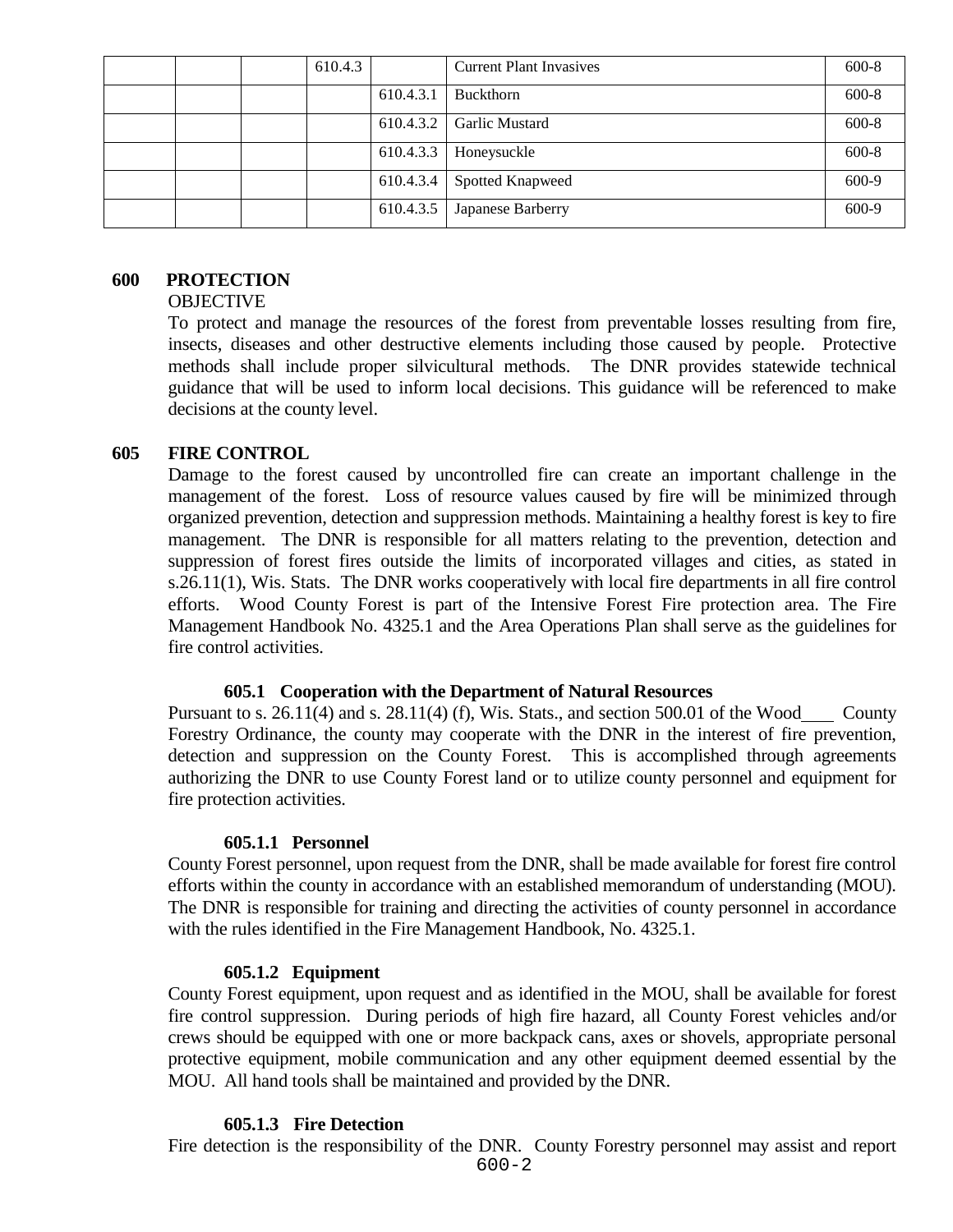any wild fires to the DNR, local Fire Department or 911 Dispatch.

# **605.1.4 Forest Fire Prevention**

DNR fire control personnel are authorized by the county to place fire prevention signs at recreational areas and other strategic locations within the forest. The County conducts and controls all operations (including harvesting) on the forest in a manner designed to prevent forest fires. The use of the county forest during high fire danger periods may be restricted. The Wood County Forest and the Department will coordinate to impose any necessary restrictions. These restrictions may include, but are not limited to, recreation and logging.

# **605.2 Debris Burning**

Unauthorized burning of debris will not be permitted on County Forest Lands pursuant to s. 26.12(5), Wis. Stats.

# **605.3 Campfires**

During periods of high fire danger, use of campfires may be restricted.

# **605.4 Prescribed Burning**

All prescribed burning on County Forest lands will follow the DNR recommendations. See Prescribed Burn Handbook No. 4360.5 for details. Prescribed fire may be an effective management tool on the County Forest.

# **605.5 County Forest Fire Hazard Areas**

The DNR places primary emphasis on fire control efforts in pine areas. Maps of these areas are available at the local DNR field office. The County will cooperate with DNR Fire Control in providing for firebreaks or access ways. Existing access roads, firebreaks and water access points will be maintained as deemed necessary. Secondary emphasis will be on hardwood areas with no firebreaks developed or maintained. However, access roads are maintained as defined in Chapter 700 of this plan.

# **610 CONTROL OF FOREST PESTS & PATHOGENS**

# **610.1 Detection**

Damage to the forest caused by insects, other pests and diseases can adversely affect management of the forest resources. Losses to resource values impacted by forest pests will be minimized through integrated pest management methods, with emphasis on silvicultural prescriptions (timber sales). County and DNR personnel in cooperation with other agencies will accomplish the detection and control of pest problems.

# **610.2 Pest Surveys**

Pest surveys are conducted under the direction of the DNR's forest health specialists. The County may cooperate by providing personnel and equipment to assist in these operations.

# **610.3 Specific Pests and Pathogens of Concern**

Integrated pest management for the purpose of this Plan, is defined as follows:

"*The maintenance of destructive agents, including insects, at tolerable levels, by the planned use of a variety of preventive, suppressive, or regulatory tactics and strategies that are ecologically and economically efficient and socially acceptable."*

The County Forest Administrator and DNR Liaison Forester, in consultation with the DNR District Forest Health Specialist, shall determine the integrated pest management control and methodology jointly. Suppression of forest pests may include the following: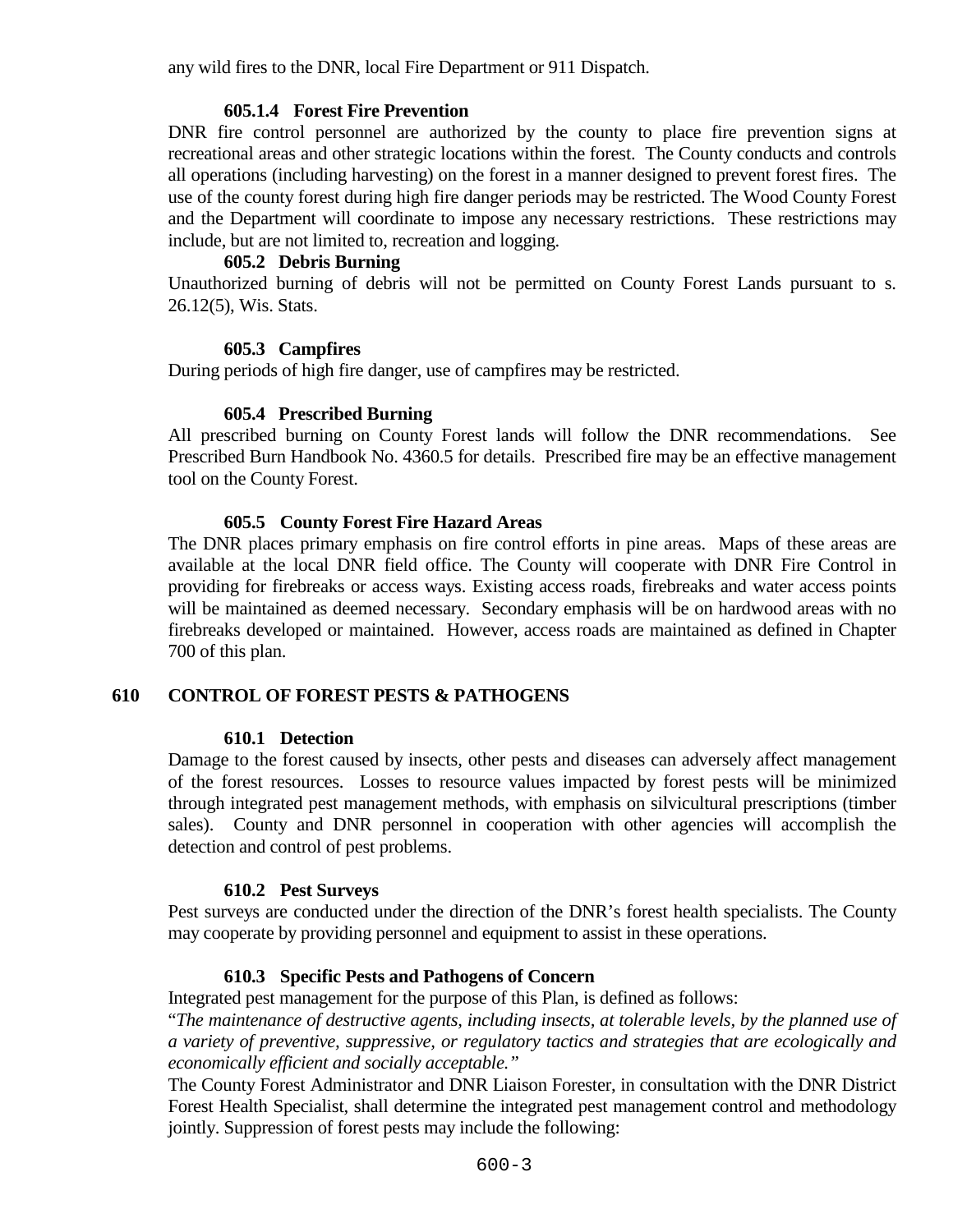- 1. Silvicultural prescriptions, including timber sales.
- 2. Biological control.
- 3. Chemical control.

# **610.3.1****Specific Pests of Interest**

### **610.3.1.1 Gypsy Moth**

This introduced pest has progressed westward from the northeastern United States since the early 1900's. It reached eastern Wisconsin and has been widespread in some counties since 1988. Despite efforts to slow the spread and suppress outbreaks, it has progressed westerly through Wisconsin, to the point that over two thirds (52) of Wisconsin's counties are now under quarantine. The Wood County Forest's strategy to combat this defoliating insect will focus on using silvicultural techniques to maintain and improve forest vigor, so as to decrease the likelihood and severity of defoliation. In addition, suppression spraying with approved insecticides may be considered in high use areas, and in stands containing a high percentage of susceptible, high value timber. Biological controls may also be available and considered for introduction to help reduce outbreak frequency.

# **610.3.1.2 Jack Pine Budworm**

Jack pine budworm*, Choristoneura pinus,* is a native needle-feeding caterpillar that is generally considered the most significant pest of jack pine. Red, Scotch and white pine, and spruce, can also be defoliated and suffer top-kill and mortality by jack pine budworm. Vigorous, young jack pine stands are less likely to be damaged during outbreaks. The most vigorous stands are well stocked, evenly spaced, fairly uniform in height, and less than 45 years old. Stands older than 45 years that are growing on very sandy sites and suffering from drought or other stresses are very vulnerable to damage. Tree mortality and top-kill are more likely to occur in these stands. In addition, stressed stands are more susceptible to attack by Ips bark beetle. Mortality from Ips can occur for 2-3 years after the jack pine budworm outbreak collapses. This mortality and top-kill create fuel for intense wildfires.

It will be Wood County's strategy to harvest at the appropriate rotation age, maintain high stand densities (without overcrowding), and use good site selection for jack pine. This will be an effort to help avoid budworm-caused tree mortality and reduce the threat of damaging wildfires while still providing suitable conditions for jack pine regeneration. Prompt salvage following an outbreak will also help reduce the possibility of wildfire. Esthetic strips and/or islands should not be used. Leaving these esthetic strips/islands can prolong the outbreak by giving the budworm areas for breeding. Use of insecticides is not warranted in combating this forest pest on the County Forest.

#### **610.3.1.3 Oak Wilt**

Oak wilt*, Bretziella fagacearum,* is a destructive disease of oak trees. It is responsible for the death of thousands of oak trees in forests, woodlots, and home landscapes each year. A fungus that invades and impairs the tree's water conducting system, resulting in branch wilting and tree death, causes oak wilt. Trees in both the red oak group and white oak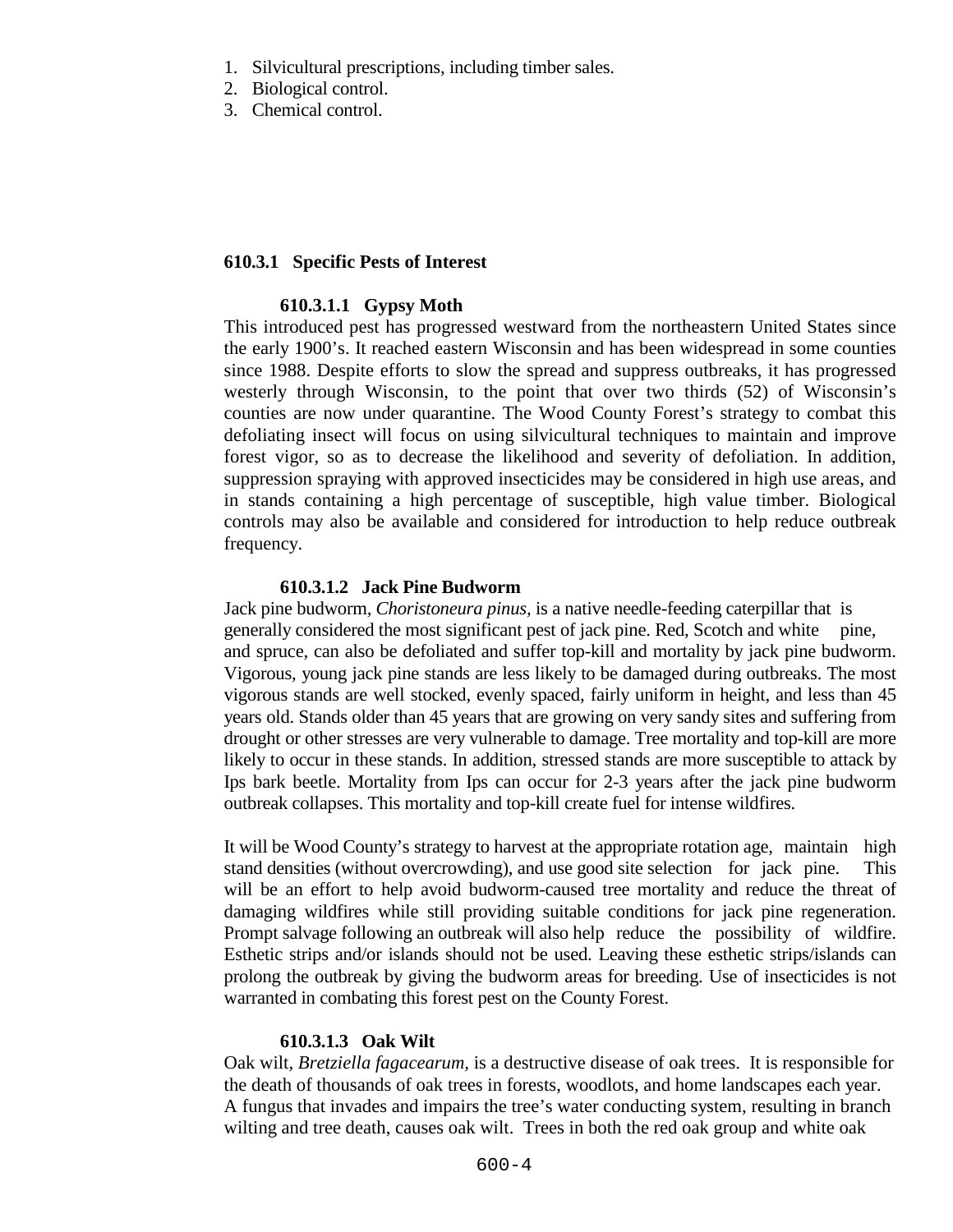group are affected. There is no known cure once a tree has oak wilt. Prevention of new oak wilt infection centers is the best management option and involves avoiding injury to healthy trees and removing dead or diseased trees. Counties should use the Oak [Harvesting Guidelines to Reduce the Risk of Introduction and Spread of Oak Wilt](https://embed.widencdn.net/pdf/download/widnr/aqszuho7ee/Oak-Harvesting-Guidelines-Web-version.pdf?u=lhzbht&showinbrowser=true) for management guidance. If pruning is necessary or damage is incurred during the high-risk period (April 1 through July 15), (e.g. through construction activities or storms), the wounds should be painted immediately with a wound paint.

In and around high use recreation areas, (e.g. Dexter Park), it will be Wood County's policy to remove infected trees during the dormant season after infection occurs. Diseased trees will be moved out of the park proper, cut, and used for firewood. If possible, the wood will be cut, split and dried for one growing season prior to being brought back into the park for sale to campers. Also, cut and split wood may be covered with plastic for a period of six months to kill the fungus and any insects in the material. A vibratory plow, or similar implement, may be used to sever root grafts on isolated pockets where feasible.

Outside of intensive use recreation areas, timber harvests of stands containing red, black and pin oak will be restricted between April 1 and July 15.

# **610.3.1.4 Forest Tent Caterpillar**

Forest tent caterpillar, *Malacosoma disstria*, can be found throughout the United States and Canada wherever hardwoods grow. The favored hosts in Wisconsin are aspen and oak. This native insect causes region-wide outbreaks at intervals from 10 to 15 years; outbreaks usually last 2 - 5 years in the Lake States. Severe and repeated defoliation can lead to dieback and/or reduced growth of affected trees, which in some instances may be significant. Populations are often controlled by natural enemies, helping the population crash. Aerial spraying of insecticides can be an option for control as well. It will be Wood County's strategy to employ sound silvicultural practices to combat this cyclic pest.

#### **610.3.1.5 Two-lined Chestnut Borer**

The two-lined chestnut borer, *Agrilus bilineatus*, is a common secondary pest in trees, which have been severely defoliated several years in a row. Oaks that are under stress from drought and/or defoliation by insects such as gypsy moth (*Lymantria dispar*), fall cankerworm (*Alsophila pometaria*), and forest tent caterpillar (*Malacosoma disstria*) can be infested and killed by two-lined chestnut borer. Prevention of two-lined chestnut borer through sound silvicultural practices is the best management option. Postponing management activities in stressed stands for two years after severe drought and/or defoliation have ended will provide time for trees to recover and reduce their susceptibility to two-lined chestnut borer attack. Infestations should be salvaged promptly. Wood County will strive to maintain healthy trees through sound silvicultural practices to discourage infestation.

#### **610.3.1.6 Emerald Ash Borer**

The emerald ash borer, *Agrilus planipennis*, was accidentally introduced to North America from Asia in 2002. Emerald ash borer (EAB) infestations in Wisconsin have resulted in widespread mortality to *Fraxinus* species including green, white, and black ash. It is expected that 99% of the ash trees in Wisconsin will die. Ash comprises a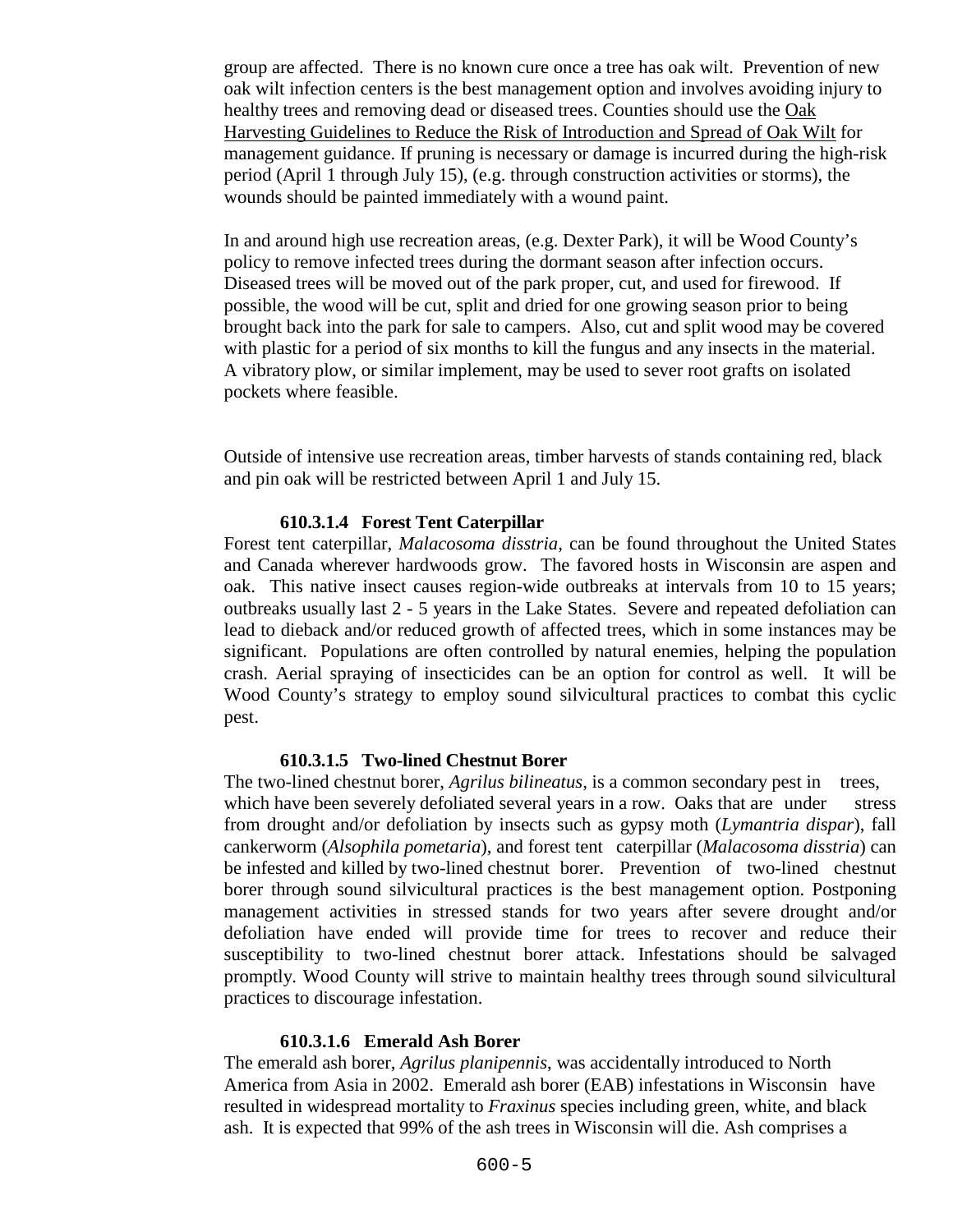significant component in the northern hardwood timber type and can be found in nearly pure stands in some lowland areas. Adult EAB beetles feed on foliage but it is the larvae that cause mortality by feeding on the phloem and outer sapwood of the ash trees.

The [Emerald Ash Borer Silviculture Guidelines](https://dnr.wi.gov/topic/ForestHealth/documents/EABWIManagementGuidelines.pdf) are available to help resource managers make informed stand-level decisions to manage forests that are not yet infested by EAB, as well as implement salvage harvests and rehabilitation in stands that have already been impacted by EAB.

It is Wood County's policy to follow the Emerald Ash Borer Silviculture Guidelines.

# **610.3.1.7 HRD**

Heterobasidion root disease (HRD, previously called annosum root rot), is caused by the fungus, *Heterobasidion irregulare*. It is a serious disease that causes pine and spruce mortality in Wisconsin, but over 200 woody species have been reported as hosts. Red and white pine trees are most commonly affected in plantation-grown stands subjected to thinning. The disease was first confirmed in Wisconsin in 1993 and has since been found in a number of counties throughout Wisconsin. Diseased trees, including overstory trees and understory seedlings and saplings, will show fading, thin crowns with tufted foliage, and eventual mortality. Currently there are no curative treatments to eliminate the HRD pathogen from a stand once it is infested, so preventing disease introduction is the best approach.

Infection most often occurs when HRD spores land and germinate on a freshly cut stump. The pathogen then grows into the root tissue and progresses underground from tree to tree through root contact. As the pathogen spreads, and trees decline and die, an ever-expanding pocket of mortality is formed. HRD fruit bodies, or conks, may be found at the base of dead trees and old stumps. Fruit bodies are most commonly observed in the fall but can be found any time of the year.

The [Guidelines for Stump Treatment to Reduce the Risk of Introduction and Spread of](https://embed.widencdn.net/pdf/download/widnr/049sbfkidg/AnnosumTreatmentGuide.pdf?u=4gqjgf&showinbrowser=true)  [Heterobasidion Root Disease in Wisconsin](https://embed.widencdn.net/pdf/download/widnr/049sbfkidg/AnnosumTreatmentGuide.pdf?u=4gqjgf&showinbrowser=true) should be used by the county forests. The HRD guidelines are designed to help property managers and landowners determine whether the preventive pesticide treatment should be used to reduce the risk of introduction and spread of HRD at the time of harvest in a pine and/or spruce stand.

It is Wood County's policy to follow the "*Guidelines for Stump Treatment to Reduce the Risk of Introduction and Spread of Heterobasidion Root Disease in Wisconsin.*" In general, in pine stands where plans include continued maintenance of pine species, fungicide application to cut pine stumps will be required on all timber harvests where pine is cut between April 1 and November 30.

# **610.3.2 Funding**

Desired control activities on the County Forest will be funded through the county forestry budget if other sources of funding are not available. In the event costs require additional funding, special appropriations from the Wood County Park & Forestry Special Revenue Fund will be sought. In addition, state legislation may provide monetary assistance in direct crises where major control operations are undertaken. The Wood County Forest will make all reasonable efforts to secure funding for control efforts, through county funds, or other state, federal or private funding sources.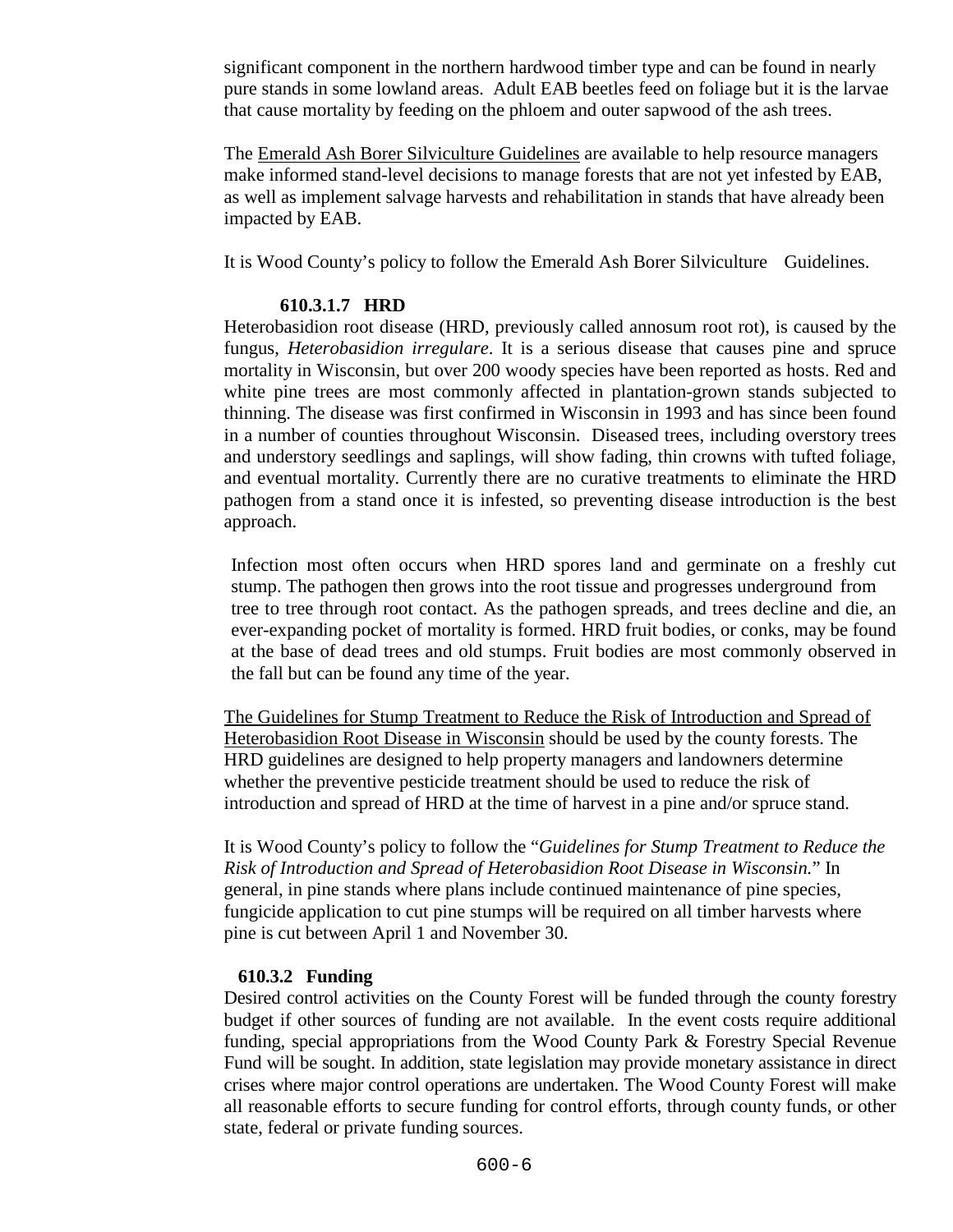# **610.3.3 Special Projects**

The County may cooperate with other agencies in forest pest research.

### **610.3.4 Deer Browse**

Forest regeneration and reproduction is critical to sustain both timber production and wildlife habitat and the overall health of the deer herd. As a keystone species, deer can affect forest regeneration, long-term forest production, and forest sustainability. This is a concern for all interested in forest production and trying to balance deer numbers with habitat. Wood County Forest may monitor herbivory impacts during forest reconnaissance.

# **610.4 Invasive Plant Species**

Invasive plants can cause significant negative impacts to the forest. Invasive species can displace native plants and hinder the forest regeneration efforts. Preventing them from dominating habitats is critical to the long-term health of the forest. There are a number of invasive plant species in varying densities on the County Forest. Some warrant immediate and continual treatment efforts while others may be allowed to remain due to extent and financial ability to control them. The County will continue to train staff in invasive species identification as well as attempt to secure funding sources to control them as much as is practical. Invasive plants on the forest should be documented as well as potential response to new infestations.

# **610.4.1 Funding and Partnerships**

Grant opportunities for invasive species control funding can be found on the [Financial Assistance webpage](http://invasivespecies.wi.gov/financial-assistance/) of the Wisconsin Invasive Species Council. The number of grants for local governments and county forest is limited, especially for terrestrial invasive plant control. Some grants, such as the Department of Natural Resource's [turkey stamp program,](https://dnr.wi.gov/topic/WildlifeHabitat/stamps.html) support invasive plant control as part of larger efforts to promote certain outcomes and might be applicable.

The Department of Natural Resources promotes the formation of cooperative invasive species management areas (CISMAs) through its [Weed Management](https://dnr.wi.gov/Aid/WMA.html)  Area – [Private Forest Grant Program.](https://dnr.wi.gov/Aid/WMA.html) While activities funded by this grant are restricted to non-industrial private forests, CISMAs are encouraged to collaborate with other groups in their area and some can provide technical support to county forests. The CISMA's of Wisconsin can be found on this [map.](https://ipaw.org/quick-links/cismas/)

# **610.4.2 Best Management Practices**

 In 2009, the Department of Natural Resources and many stakeholder groups approved a series of Best Management Practices (BMPs) for minimizing the spread of forest invasive plants. The full text of the [BMPs](https://councilonforestry.wi.gov/Pages/InvasiveSpecies/Forestry.aspx) is found on the Wisconsin Council on Forestry website. Voluntary use of the BMPs during forestry stewardship activities reduces the spread of invasive plants that can impede forest regeneration in county forests.

BMPs used before; during and after a harvest promote forest regeneration. Reasonable efforts to clean vehicles, equipment, footwear and other clothing helps reduce the spread of seeds and plant fragments to un-infested forests. Planning the sequence and timing of stewardship activities to reduce contact with invasive plants during forestry operations is another helpful strategy. Similarly, controlling populations of invasive plants before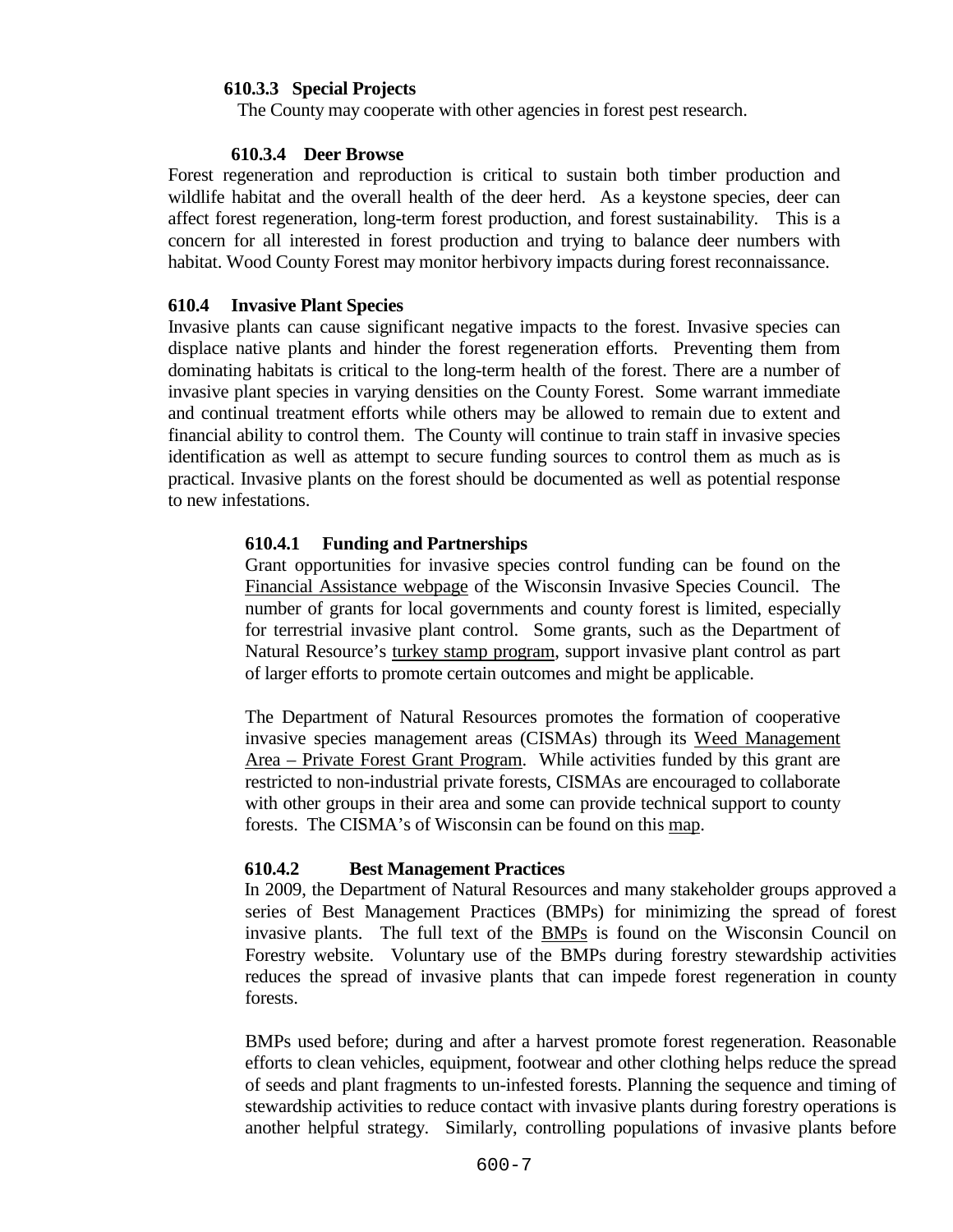logging reduces the risk of spreading them. Follow-up monitoring of disturbed stands can detect populations of invasive plants while they are still small and more easily managed.

#### **610.4.3 Current Plant Invasives**

# **610.4.3.1 Buckthorn**

Two species of invasive buckthorn affect Wisconsin's forests. Common buckthorn, *Frangula cathartica*, is more often found growing on well-drained soils while glossy buckthorn, *Frangula alnus*, favors wetter soils. Both species grow in shade or sun, quickly form dense, even-aged thickets that shade out understory plants, including tree seedlings, and hinder forest regeneration. Birds who disperse those long distances eat their dark colored fruits. Both buckthorns green-up before native plants and remain green after the natives drop their leaves.

Buckthorn can be controlled by taking advantage of the longer period in which they retain their leaves. Foliar applications of herbicide applied when buckthorn has leaves and the natives are leafless will minimize damage to native plants. Other control options include mowing the shrubs and then treating re-sprouts with foliar herbicide, basal bark herbicide applications, and cut stump herbicide applications.

#### **610.4.3.2 Garlic Mustard**

Garlic mustard (*Alliaria petiolata*) is an herbaceous, biennial, native to Europe. During the first year a basal rosette of only leaves develops. The second year, several stems from 1 – 4 feet tall grow from the basal rosette. The leaves have a distinct garlic fragrance when crushed. From the stems, grow several small white flowers. Each plant can produce 100's of tiny seeds inside long, narrow capsules. Garlic mustard can quickly colonize disturbed forests as it often follows corridors such as game trails or manufactured roads/paths. As garlic mustard spreads, it quickly displaces native plants and is known to radiate chemicals into the soil that disrupt associations between mycorrhizal fungi and native plants. Small populations can be hand pulled, while larger populations are better controlled with prescribed fire and/or herbicide. All pulled plant materials should be bagged and removed from the forest, as seeds have been known to mature on dead plants left on site. Treatment should be repeated until the seed bank is depleted, which takes multiple years. Garlic mustard sites should be monitored annually, until no plants are discovered for several years.

#### **610.4.3.3 Honeysuckle**

Bush Honeysuckles (*Lonicera maackii, L. tatarica, L. morrowii, L. X bella*) were introduced from Eurasia as ornamentals, wildlife cover and soil erosion control. Bush honeysuckles are upright deciduous shrubs, ranging from 5 - 12 feet tall with gray shaggy bark. The leaves are opposite, simple, oval and untoothed and can be smooth, to velvety depending on species. Flowers are fragrant and tubular ranging in colors of white, red and pink. They bloom May through June and then form red to yellow berries that are found as pairs on the leaf axils. Honeysuckles replace native forest shrubs and herbaceous plants by inhibiting growth of understory plants due to early leaf-out, which shades out herbaceous ground cover and depletes soil moisture. Control options